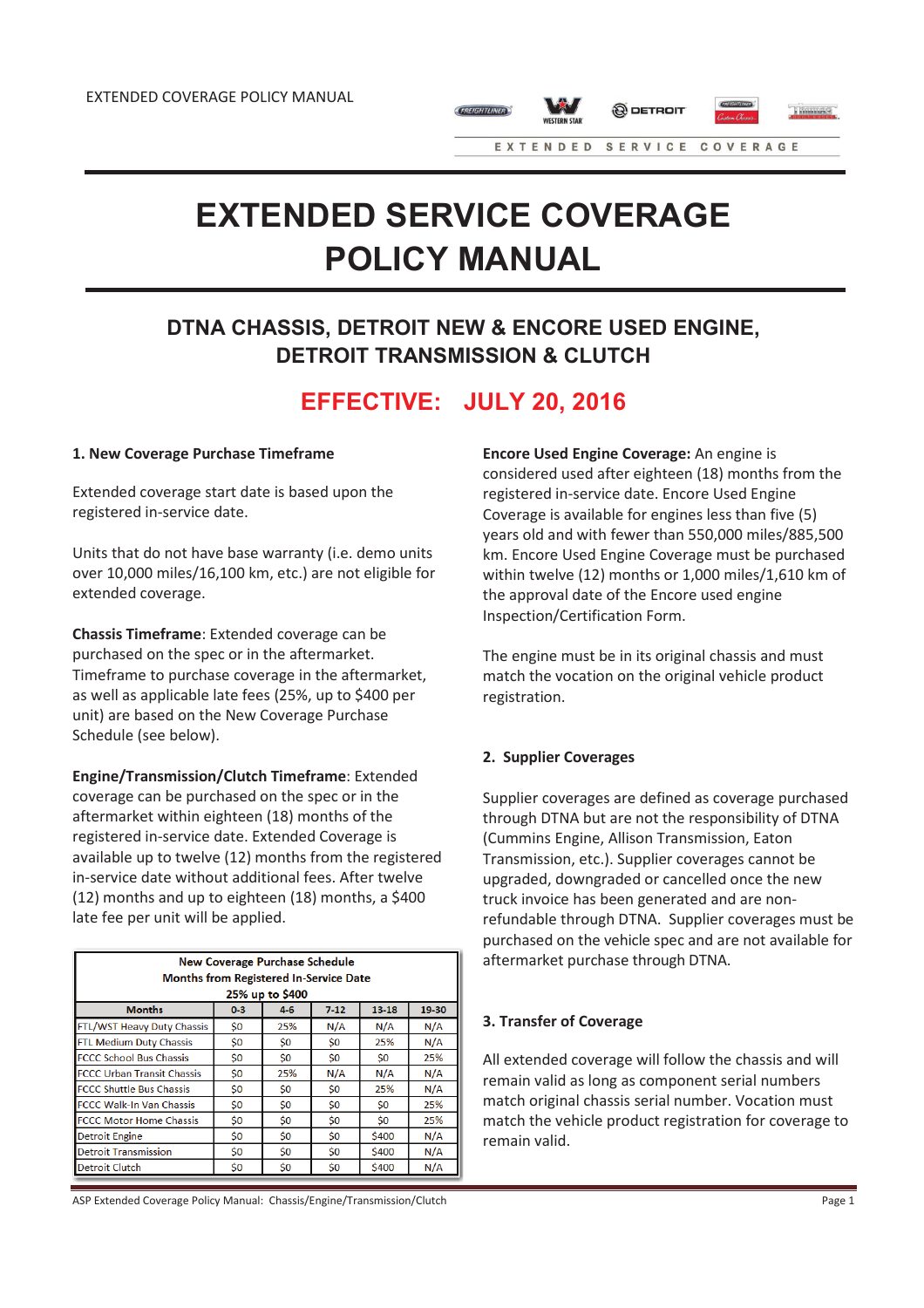# EXTENDED COVERAGE POLICY MANUAL

# **4. Cancelling Extended Coverage**

Extended coverage can be cancelled within ninety (90) days of the registered in-service date.

For stock trucks, extended coverage can be cancelled within twenty-four (24) months of delivery date to the dealer.

A cancellation fee of \$125 per unit will be applied.

Ext Towing/Roadside Service cannot be cancelled once the vehicle is placed in-service.

# **5. Upgrading Extended Coverages**

*Upgrades*: the addition of time, distance or components that increases the price of the original purchased coverage.

Upgrades are available without additional fees up to ninety (90) days from the registered in-service date. Refer to the schedule below for all upgrade purchase timeframes.

Upgrades are subject to current coverage options and will be charged the fair market value/ aftermarket pricing at the time of purchase. Previously purchased extended coverage will be refunded.

| Upgrade Coverage Purchase Schedule<br><b>Months from Registered In-Service Date</b> |         |         |        |              |              |  |  |  |
|-------------------------------------------------------------------------------------|---------|---------|--------|--------------|--------------|--|--|--|
| \$400                                                                               |         |         |        |              |              |  |  |  |
| <b>Months</b>                                                                       | $0 - 3$ | $4 - 6$ | $7-12$ | 13-18        | 19-30        |  |  |  |
| FTL/WST Heavy Duty Chassis                                                          | \$0     | \$400   | N/A    | N/A          | N/A          |  |  |  |
| <b>FTL Medium Duty Chassis</b>                                                      | \$0     | \$400   | \$400  | \$400        | N/A          |  |  |  |
| <b>FCCC School Bus Chassis</b>                                                      | \$0     | \$400   | \$400  | \$400        | \$400        |  |  |  |
| <b>FCCC Urban Transit Chassis</b>                                                   | Ś0      | \$400   | N/A    | N/A          | N/A          |  |  |  |
| <b>FCCC Shuttle Bus Chassis</b>                                                     | \$0     | \$400   | \$400  | \$400        | \$400        |  |  |  |
| <b>FCCC Walk-In Van Chassis</b>                                                     | \$0     | \$400   | \$400  | \$400        | \$400        |  |  |  |
| <b>FCCC Motor Home Chassis</b>                                                      | \$0     | \$400   | \$400  | <b>\$400</b> | <b>\$400</b> |  |  |  |
| <b>Detroit Engine</b>                                                               | \$0     | \$400   | \$400  | \$400        | N/A          |  |  |  |
| <b>Detroit Transmission</b>                                                         | \$0     | \$400   | \$400  | \$400        | N/A          |  |  |  |
| <b>Detroit Clutch</b>                                                               | \$0     | \$400   | \$400  | \$400        | N/A          |  |  |  |

# **6. Downgrading Extended Coverages**

*Downgrades:* reduction of time, distance, or components that reduces the price of the original purchased coverage.

Downgrades are allowed within ninety (90) days of the registered in-service date.

Previously purchased extended coverage will be refunded. Downgrades are subject to current coverage options and will be charged the fair market value/aftermarket pricing at the time of purchase.

A downgrade fee of \$125 per unit will be applied.

# **7. Roll Over Units**

A vehicle ordered by a customer who did not take possession is considered a roll over unit.

Extended coverage contracts on roll over units that received customer specific terms must be cancelled and credited back to the original purchasing dealer prior to vehicle registration to new customer. The new customer will be able to purchase current published coverage at fair market value/aftermarket pricing (see section 1 for timeframe to purchase).

If spec'd coverage is not cancelled prior to vehicle registration to new customer, coverage contracts will be voided and a \$500 cancellation fee per unit will be applied. In addition, any claims will be denied.

# **8. Coverage Is Not Retro-Active**

Extended coverage is not retro-active and does not cover pre-existing claims.

# **9. Totaled Vehicles**

If the unit is totaled within twelve (12) months or 100,000 miles/161,000 km from the registered inservice date, or the unit is totaled within twelve (12) months of the delivery date to the dealer or body builder, extended coverage can be cancelled and refunded. A cancellation fee of \$125 per unit will be applied.

Ext Towing/Roadside Service coverage is nonrefundable.

Extended coverage is non-refundable if unit is totaled by transporter or is a demo unit.

ASP Extended Coverage Policy Manual: Chassis/Engine/Transmission/Clutch Page 2